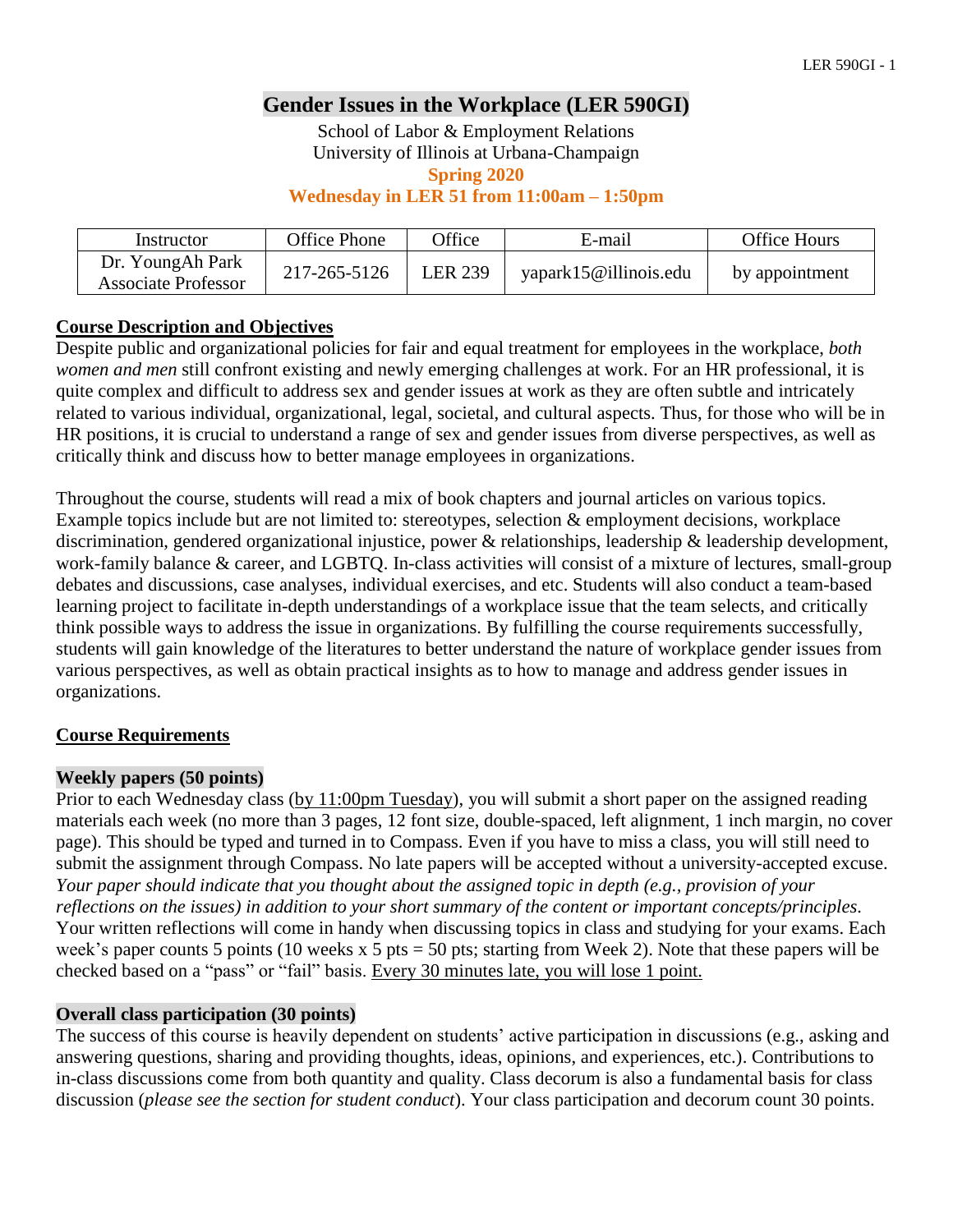#### **In-class assignments and case studies (60 points)**

I will be giving you *in-class assignments on 5 random days throughout the semester*. Assignments can include exercises, discussion & debate, instant writing after reading a short article, etc. *Only the four best* scores will count towards your grade, so you can miss *one without penalty* (4 assignments x 5 pts = 20 pts). Also, there will be *4 case studies that students will work during class* (see the course schedule). Case study will be done in small groups, and each group will present their group answers and discussion results in front of class (4 cases x 10pts = 40pts). NO makeup in-class assignments or case studies for points will be given unless students have a valid excuse (e.g., travel for a job interview, hospitalization). Make-ups must be completed and turned in within 7 days of the missed assignment. It is your responsibility to find out if you missed an assignment and ask for the materials (e.g., handouts, sources of video clips, etc.). Your in-class assignments will be returned to you after I post grades on Compass. You are responsible for keeping the returned assignments to prepare for your exams, or for just in case to claim for scores that were accidentally missing on Compass.

# **Exams (100 points)**

Two examinations will be given during the semester (a midterm & a final exam: 50pts x 2 exams). The exams will consist of two parts: (1) short answer essays and (2) long essays. Remember that for each portion of the exams, questions are based on all aspects of the course: the reading assignments, in-class activities & group discussions, lectures, and video clips.

**Make-up exam policy.** If you must miss an exam due to a documented excuse, contact me as soon as possible to schedule a make-up date in advance. If you know you are going to miss an exam, you must notify me before the exam date. If I am not notified, no make-up exam will be given.

- The make-up exams cannot be taken on any time after its scheduled date and time.
- However, for extraordinary circumstances, I reserve the right to give an early or late make-up exam for any students not taking the exam during the regular testing time period.

#### **Final project (100 points)**

To facilitate in-depth learning experiences beyond our classroom setting, students will conduct a group project. Each group will be responsible for researching on a chosen topic. As an example, possible topic areas are listed below, and you may decide and choose a more specific topic of your own. Topics need to be cleared with me before beginning your full-stage research. More specifically, each team will be responsible for submitting a short 2-page project proposal (1.5 spaced, hard copy) to me in class any time by March 13th. This proposal will not be graded, but it is to ensure that each team moves the project forward in a timely manner and receives feedback from the instructor. No late proposals will be accepted.

The proposal should…

a. include a chosen topic of interest, planned time line of the project, and team member names

b. state why the chosen topic is important to address as a future HR professional

c. outline overall questions that the team would like to answer by conducting research (e.g., how grooming and dress code policies affect women and men differently in the workplace? What employers and employees can do to make sure employees are not adversely affected by the policies?).

Example topic areas to name a few:

Gender and dress code & grooming polices in organizations/occupations Provision of gender-neutral toilets in organizations Gender issues in specific fields (e.g., nursing, engineering, blue collar work, entrepreneurs) Pay gap between women and men in a specific industry Teenage workers need a sexual harassment training Allyship in promoting diversity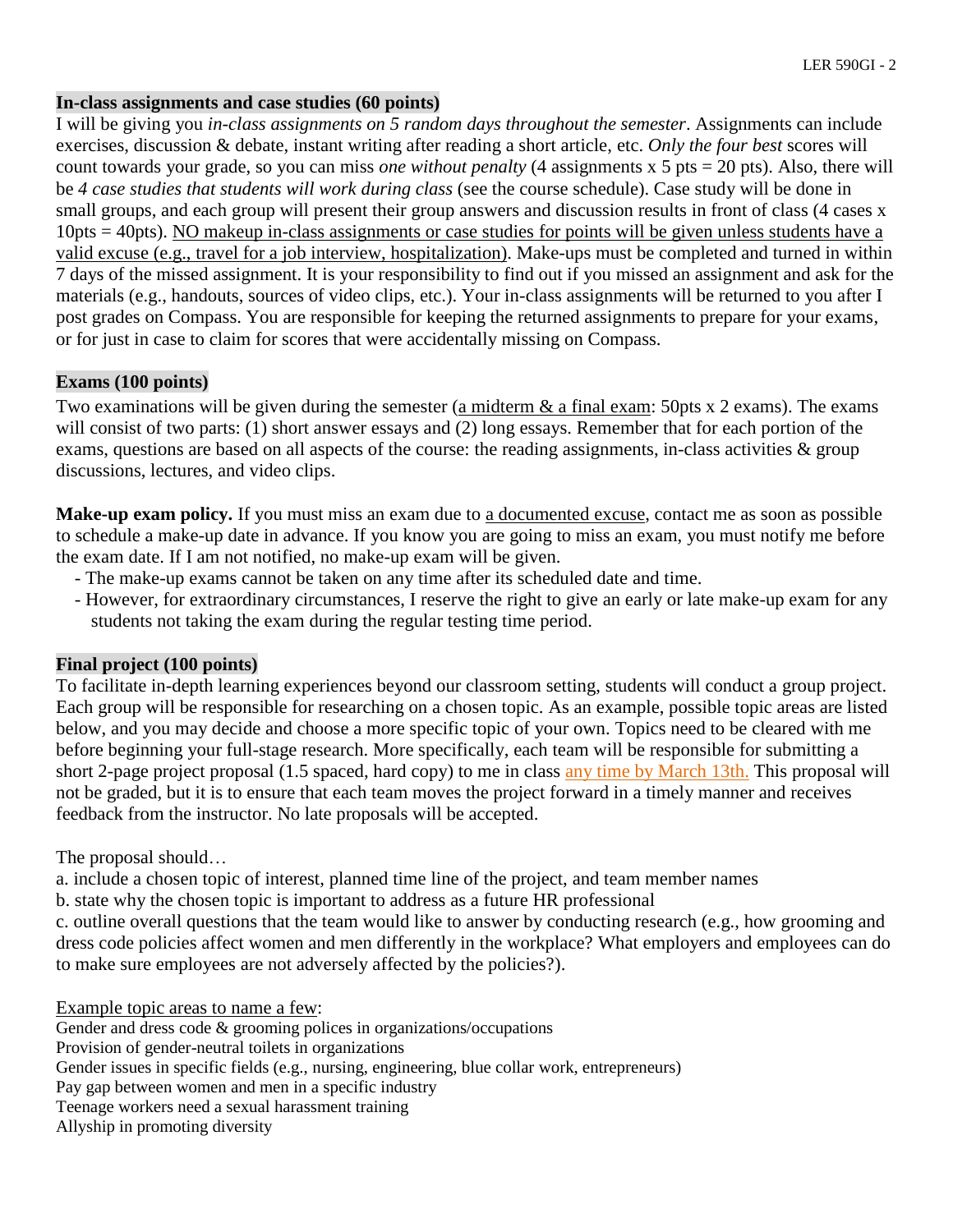On 5/6, as a final deliverable, your team is required to make an oral presentation on your topic. Team points are 50 and these will be based on the overall quality of your presentation content as delivered in class. I will also have you rate each of your team member's individual contribution to the team project, and this individual points are 50. Thus, you can earn up to 100 points through the group project (50 for team performance, 50 for individual contribution). The rating format and more detailed guidelines for presentations will be introduced in class. Throughout the project, you are more than welcome to consult your instructor regarding your group project. No written report is required but you must deposit your presentation slides in Compass.

### **Course Grades and Grading Scale**

Grades will be determined by 4 areas of your performance:

- 1. Reaction papers & Active class participation: 80 points
- 2. In-class assignments & case studies: 60 points
- 3. Exams: 100 Points (each 50 pts x 2 exams)
- 4. Team Project: 100 Points

# A total of 340 points

A (96-100%), A- (92-95.9%), B+ (88-91.9%), B (84-87.9%), B- (80-83.9%)  $C+(77-79.9\%)$ , C (73-76.9%), C- (70-72.9%), D+(67-69.9%), D(63-66.9%) D- (60-62.9%), F (Below 60%)

#### **Classroom Formats & Student Conduct**

- 1. Class is held once per week. Please be courteous to others by being to class on time. Students are expected to be an active learner in all components of classes.
- 2. Disruptive behavior will not be tolerated.

**Mobile phones:** Please silence them and do not use them during class time. If you need to have your cell phone on for emergency reasons, please put them on the vibrant mode and you may sit near the door to step outside the classroom. No text-messaging and emailing is allowed in classroom. If you have emergency, you may exit the classroom to use your phone.

**Laptops:** Students' laptop use in class is strictly limited to note taking and class purposes. Personal emails, instant messaging, accessing social media, Internet surfing, or any other use unrelated to class are prohibited. If such a case (laptop or mobile phone use) is caught, you will lose your participation points (Each violation will result in -5 points from your participation points).

**Eating:** You can have your lunch or snack during a break as I typically give a 15 min break. Please do not have your food delivered to classroom during our class time.

#### **3. We are each responsible for creating a friendly learning environment in this course. Be courteous to your peers regardless of their different opinions, languages, and backgrounds.**

- 4. Communication:
	- a. If you have to miss more than 2 classes in a row due to long-term constraints or if you will have to miss an exam, please do let me know. You should ask for the missed materials for in-class activities—please talk to me in person shortly before or after the class.
	- b. Throughout the semester, you're more than welcome to set up an appointment with me to talk about how to improve your performance in this course. Please note that the grading scale is clearly provided in this syllabus. *Grades will not be adjusted via email communication on the last minute. Therefore, if you have any concerns or questions, please come talk to me early on.*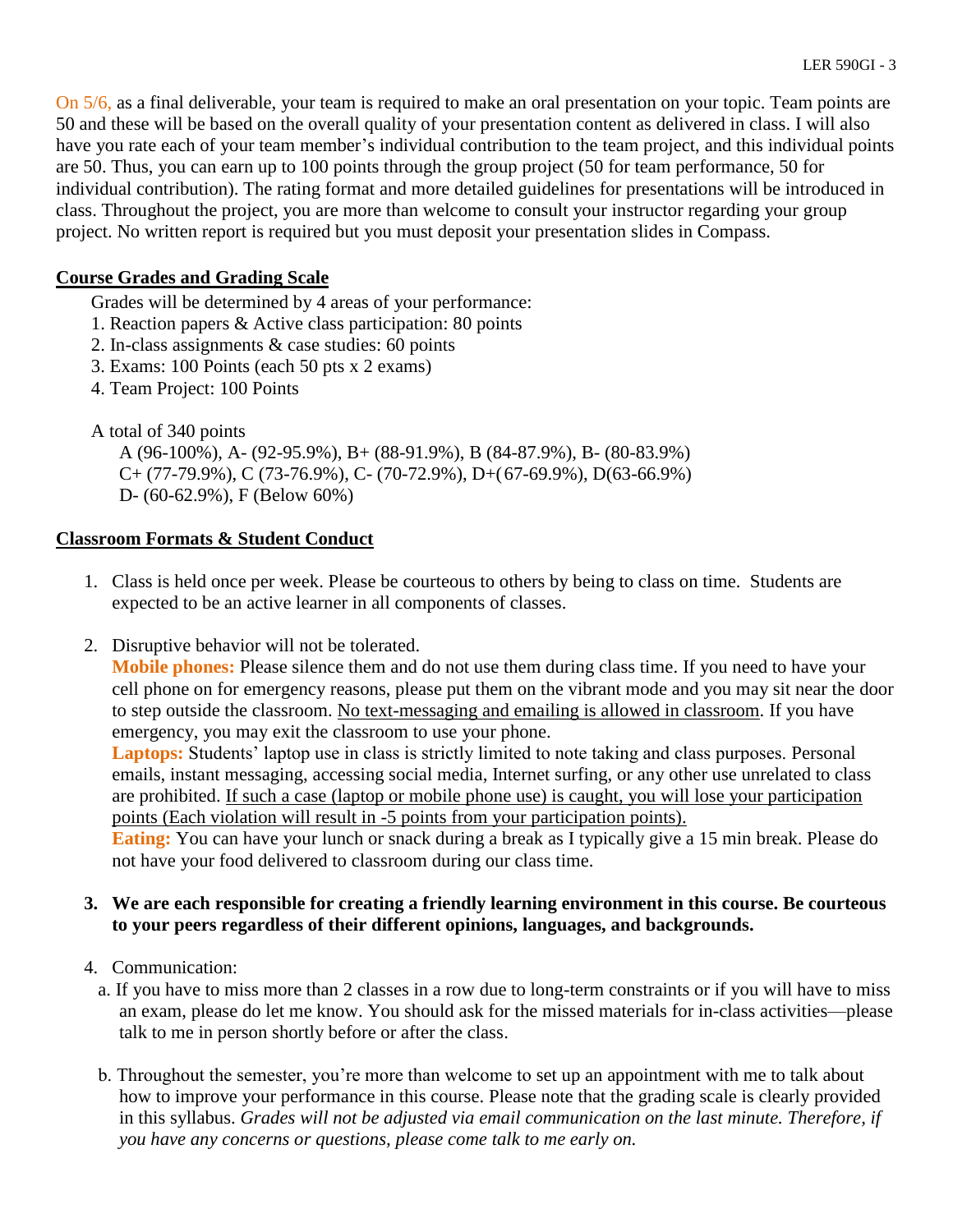c. The syllabus contains important information that you will be responsible for knowing throughout the semester (e.g., policies & rules, course evaluation elements, course schedule, etc.). Therefore, if you have a question about the course, please consult the syllabus before you contact me. I will gladly respond to emails if you need clarification about what is covered in the syllabus; however, I will not respond to emails about questions that can be easily answered by reading the syllabus.

# **Other Important Polices**

*Students with Disabilities***:** UIUC provides, upon request, appropriate academic accommodations for qualified students with disabilities. For more information, please refer to the following website and contact the University's disability services office. http://www.disability.illinois.edu/

*Academic Integrity Policy***:** As with any other University course, plagiarism, cheating or any other form of academic dishonesty will not be tolerated in any way. *Cases of academic integrity infractions will be pursued to the fullest extent allowed by University regulations* (see http://studentcode.illinois.edu/article1\_part4\_1- 402.html for details). *Ignorance of a rule is never a defense. Therefore, it is students' responsibility to educate themselves about the risk of academic integrity infractions and to avoid it. Just don't do it!!*

*Sexual Misconduct Policy and Reporting:* The University of Illinois is committed to combating sexual misconduct. Faculty and staff members are required to report any instances of sexual misconduct to the University's Title IX and Disability Office. In turn, an individual with the Title IX and Disability Office will provide information about rights and options, including accommodations, support services, the campus disciplinary process, and law enforcement options.

A list of the designated University employees who, as counselors, confidential advisors, and medical professionals, do not have this reporting responsibility and can maintain confidentiality, can be found here: http://wecare.illinois.edu/resources/students/#confidential

Other information about resources and reporting is available here: http://wecare.illinois.edu/

# **Course Schedule**

# **Week 1: 1/22**

- Course introduction
- A quick snapshot of gender inequality trend across nations

# **Week 2: 1/29**

- Three approaches to understanding gender and sex differences
- Gender stereotypes

#### **Week 3: 2/5**

- Benevolent and hostile sexism at work
- Making employment decisions
- **Case Study I. (job offer & accept decisions)**

#### **Week 4: 2/12**

• Sex/gender discrimination at work & Legal framework in the U.S.